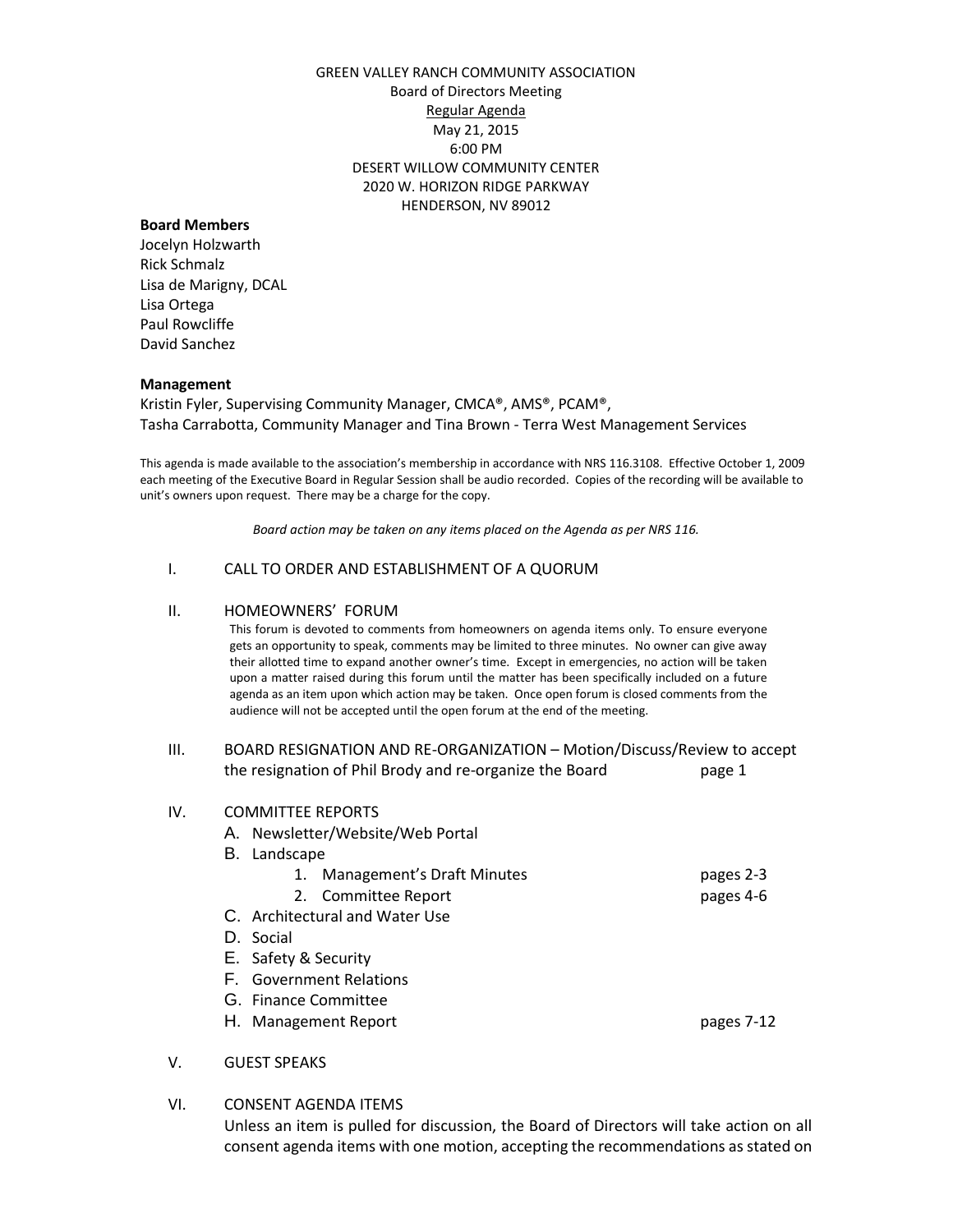the agenda item. To pull an item for discussion, please notify the Board President before action is taken on the consent agenda items.

|    | A. Approval of Minutes - April 16, 2015     | pages 13-17   |
|----|---------------------------------------------|---------------|
|    | B. 2015 Approved Landscape Proposals Report | page 18       |
|    | C. Acceptance of Financials - March 2015    | pages 19-137  |
|    | D. Review of Litigation Disclosure          | pages 138-143 |
|    | E. Next Meeting $-$ June 18, 2015           |               |
|    | F. Annual Calendar                          | pages 144-145 |
|    | G. Priorities/Goals                         | page 146      |
|    | H. Reserve Expense Report                   | pages 147-149 |
| I. | 2014 Reserve Projects moved to 2015         | page 150      |
| J. | 2015 Pending Reserve Projects               | page 151      |
|    | K. 2016 Reserve Projects                    | page 152      |

## VII. FINANCIAL

A. Treasurers Report

## VIII. UNFINISHED BUSINESS

- A. Workshops Motion/Discuss/Review to schedule workshops for collection policy, management RFP, Meeting Madness and new homeowner orientation (Management) –
	- 1. Management RFP
- B. Cozy Hill Park Drainage and Grade Motion/Discuss/Review to open sealed bids and possible approval of work to be completed on the drainage and grade at Cozy Hill Park (Management) page 153
	- 1. Depending on options to be paid out of Operating or Reserves
- C. Review Policy on gifts Motion/Discuss/Review to approve/deny/postpone the updated policy by legal counsel (Holzwarth) pages 154-156
- D. Regular Board Packet Motion/Discuss/Review to review legal opinion and approve/deny/postpone the regular board packet to be uploaded to the website or web portal (Board) and page 157
- E. Insurance/Appraisal Motion/Discuss/Review legal counsel opinion on the usage of the Reserve Study as the valuation of the assets(Management)
	- 1. Schedule meeting with insurance carrier per legal counsel

page 158

## IX. NEW BUSINESS

A. Resignation of Social Committee Members – Motion/Discuss/Review to accept the resignation of Sandy Brody from the Social Committee (Committee)

page 159

- B. RFP for Reserve Study Motion/Discuss/Review to approve/deny/postpone the RFP for a full Reserve Study(Holzwarth) pages 160-162
	- 1. Completion due in 2016 a complete Reserve Study per Board policy
- C. Letter of Representation for Hilburn and Lein Motion/Discuss/Review to approve/deny/postpone and endorse the Letter of Representation (Schmalz) pages 163-167
- D. Draft Audit Motion/Discuss/Review to approve/deny/postpone of the Audit(Schmalz) pages 168-194
- E. Management Letter Motion/Discuss/Review to approve/deny/postpone the management letter from Hilburn and Lein (Schmalz) page 195-196
- F. Summit Pointe Pre Approved Color Scheme Motion/Discuss/Review to approve/deny/postpone the pre approve color scheme pages 197-208 1. ARC Committee approves the color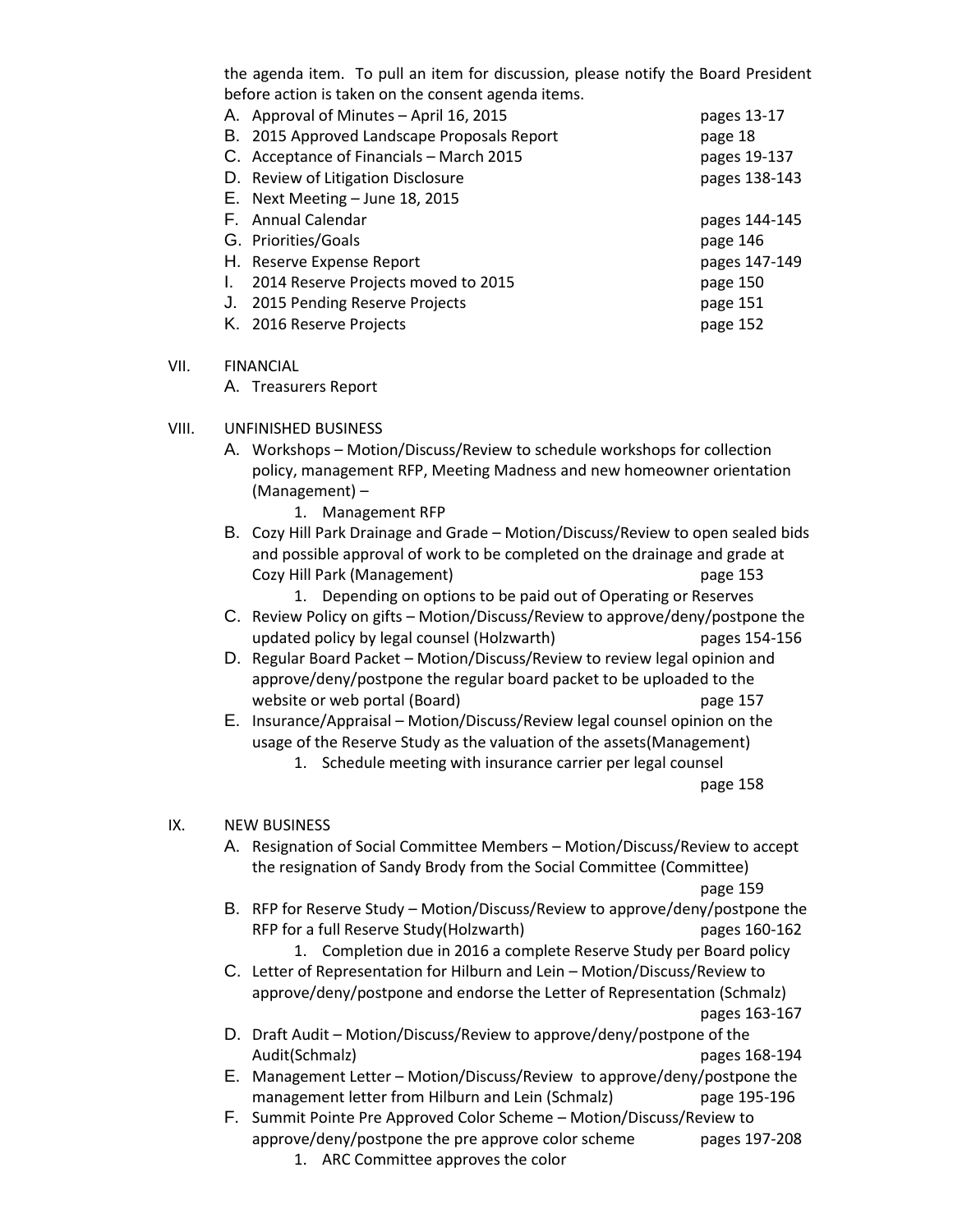- 2. Original colors will be brought to meeting
- G. Replace two damage Styrofoam pillar caps to concrete Motion/Discuss/Review to approve/deny/postpone Intertex in the amount of \$1,170 to replace two Styrofoam pillar caps to concrete(Management)
	- 1. To be paid out of Operating pages 209-212
- H. RFP for Irrigation Upgrades Motion/Discuss/Review to approve/deny/postpone the RFP for irrigation upgrades (Landscape Committee) pages 213-261
- I. Maxicom Report from HCI Discuss/Review the Maxicom Report from HCI (Vendor) pages 262-264
- J. Valve and clock replacements/repairs by XL Landscape Motion/Discuss/Review to approve/deny/postpone the valves and clock replacements/repairs from XL Landscape in the amount of \$3,446.07 Estimate 2739 (Vendor) pages 265-267
	- 1. Price check on a few items on the first page page 268
	- 2. To be paid out of Operating
- K. Valve and clock replacements/repairs by XL Landscape Motion/Discuss/Review to approve/deny/postpone the valves and clock replacements/repairs from XL Landscape in the amount of \$1,744.06 Estimate 2766 (Vendor) pages 269-270
	- 1. All replacement on proposal, to be paid out of Reserves
	- 2. Refer to price check on New Business J
- L. Valve and clock replacements/repairs by XL Landscape Motion/Discuss/Review to approve/deny/postpone the valves and clock replacements/repairs from XL Landscape in the amount of \$4,035.03 Estimate 2671 (Vendor) pages 271-274
	- 1. To be paid out of Operating
	- 2. Refer to price check on New Business J
- M. Annual Plantings by XL Landscape Motion/Discuss/Review to approve/deny/postpone the annual planting from XL Landscape (Vendor)
	- 1. To be paid out of Operating example 275-277
	- 2. Increase of flats from 625 to 1,049 due to spacing of planting
	- 3. Option one 1,049 flats at \$23,078 at 3 times a year a. Grand total for each year - \$69,234
	- 4. Option two 933 Carpet Roses and 525 flats
		- a. Carpet roses \$23,325 need to plant only once
		- b. Flats \$11,550 per change out
		- c. Grand total for this year \$57,975
		- d. Grand total for other years \$34,650
- N. Monument Pointe Convert turf to desert landscaping Motion/Discuss/Review to convert two area of turf near the pedestrian gates to Monument Pointe to desert landscaping (Sub Association) example the pages 278-282
	- 1. To be paid out of Operating
	- 2. Landscape Committee all agreed to convert the area
- O. Red Curbs Motion/Discuss/Review to approve/deny/postpone of painting red curbs (Schmalz) pages 283-289
- P. Appointment of Board Liaison to the Electronic Communication Motion/Discuss/Review to appoint a Board Liaison as the Electronic Communication (Management)
- Q. Landscape Architect Motion/Discuss/Review the qualifications of the landscape architect (Ortega)
	-
	-
	- 1. MDLA pages 290-300 2. JW Zunino pages 301-334